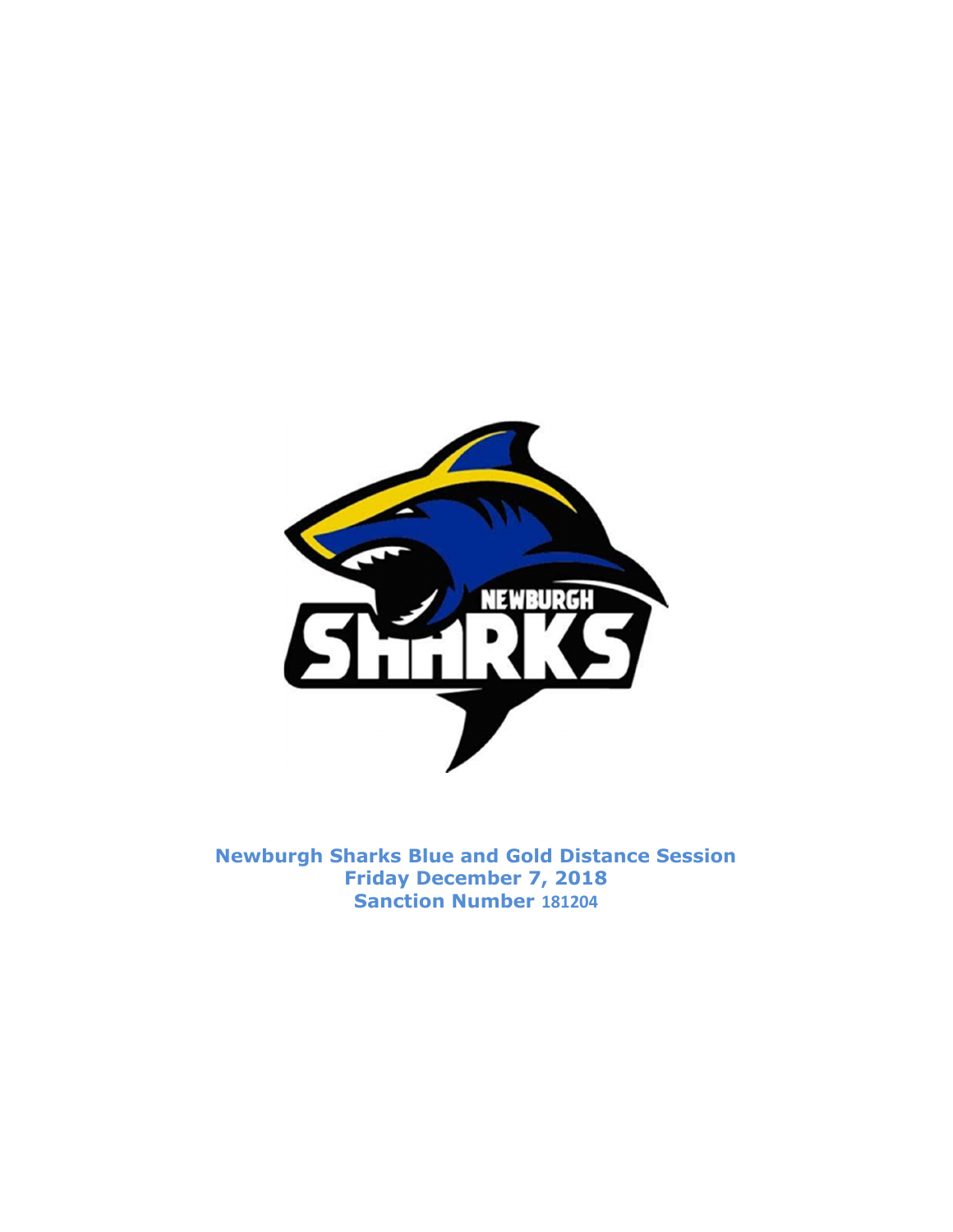## Blue and Gold Distance Session

Friday, December 7, 2018

| <b>SANCTION:</b>                      | Held under the sanction of USA Swimming/Metropolitan Swimming, Inc., Sanction #181204                                                                                                                                                                                                                                                                                                                                                                                                                                                                           |  |  |
|---------------------------------------|-----------------------------------------------------------------------------------------------------------------------------------------------------------------------------------------------------------------------------------------------------------------------------------------------------------------------------------------------------------------------------------------------------------------------------------------------------------------------------------------------------------------------------------------------------------------|--|--|
| <b>LOCATION:</b>                      | <b>Newburgh Free Academy Natatorium</b><br>201 Fullerton Ave. Newburgh, NY 12550                                                                                                                                                                                                                                                                                                                                                                                                                                                                                |  |  |
| <b>FACILITY:</b>                      | Newburgh Free Academy Natatorium is a 25-Yard pool with 6 lanes, non-turbulent lane dividers, and<br>Colorado Timing System with IST display scoreboard. There is seating for 350 spectators.<br>The pool has not been certified in accordance with Article 104.2.2C (4)                                                                                                                                                                                                                                                                                        |  |  |
| <b>SESSIONS:</b>                      | Session 1: Warm-up 4:00pm, Meet Starts 4:30 pm<br>Session 2: Warm-up 6:00 pm, Meet Starts 6:30 pm.                                                                                                                                                                                                                                                                                                                                                                                                                                                              |  |  |
| <b>FORMAT:</b>                        |                                                                                                                                                                                                                                                                                                                                                                                                                                                                                                                                                                 |  |  |
|                                       | All events are timed finals.<br>Seeding will be conducted at the beginning of each session utilizing a scratch sheet procedure.                                                                                                                                                                                                                                                                                                                                                                                                                                 |  |  |
| <b>ELIGIBILITY:</b>                   | Open to all USA Swimming/Metropolitan Swimming Inc. registered swimmers.<br>All swimmers participating in this meet must be registered by the first day of the meet.<br>Age on December 7,2018 will determine the age for the meet.                                                                                                                                                                                                                                                                                                                             |  |  |
| <b>DISABILITY</b><br><b>SWIMMERS:</b> | Swimmers with disabilities are encouraged to attend. Contact the meet director if you need special<br>consideration. The athlete (or the athlete's coach) is also responsible for notifying the meet referee of any<br>disability prior to the competition.                                                                                                                                                                                                                                                                                                     |  |  |
| <b>ENTRIES:</b>                       | Swimmers may enter 1 event per session.<br>Entries will be accepted on a first come, first serve basis. All entries must be submitted with Hy-Tek<br><b>Team Manager.</b><br>U.S. Mail Entries/Payment to Patrick Kavanagh c/o Newburgh Sharks<br>140 Dogwood Lane, Newburgh, NY 12550<br>Email Entries/Confirm Entry Receipt: admin@nbsharks.com<br>Signature waiver required for express mail.                                                                                                                                                                |  |  |
| <b>DEADLINE:</b>                      | 1: Metro LSC teams will be given priority on a first come/first served basis. Metro teams entries must be<br>received by Friday November 30th, 2018<br>2: The final entry deadline for this meet is Friday, November 30th, 2018<br>3: Metro entries received up until <b>November 30<sup>th</sup></b> will be entered in the order they were received, as space<br>allows.<br>An email confirming receipt of entries if you provide an email contact. Please contact Meet Director if you do<br>not receive such a report within 2 days of your original email. |  |  |
| <b>ENTRY FEE:</b>                     | An entry fee of \$5.00 per individual even must accompany the entries.<br>Make check payable to: Newburgh Sharks.<br>Payment must be received by Friday December 7, 2018 for email entries. Payment must be included with<br>all mail entries. Failure to pay entry fees by this deadline could result in teams being barred from the meet.                                                                                                                                                                                                                     |  |  |
| <b>WARM-UP:</b>                       | Assigned warm-up procedures will be followed                                                                                                                                                                                                                                                                                                                                                                                                                                                                                                                    |  |  |
| <b>SCRATCHES:</b>                     | Coaches will be given scratch sheets upon check-in for each session. All scratches are due no later than 30<br>minutes prior to the start of the session. Coaches are asked to indicate clearly individual events scratches<br>and which swimmers will not be participating in the session.                                                                                                                                                                                                                                                                     |  |  |
| <b>COACHES:</b>                       | In accordance with Metropolitan Swimming Inc. Policy, only those coaches who display current, valid USA<br>Swimming credentials will be permitted to act in a coaching capacity at this meet. Coaches who do not<br>possess these credentials will be required to leave the deck area.                                                                                                                                                                                                                                                                          |  |  |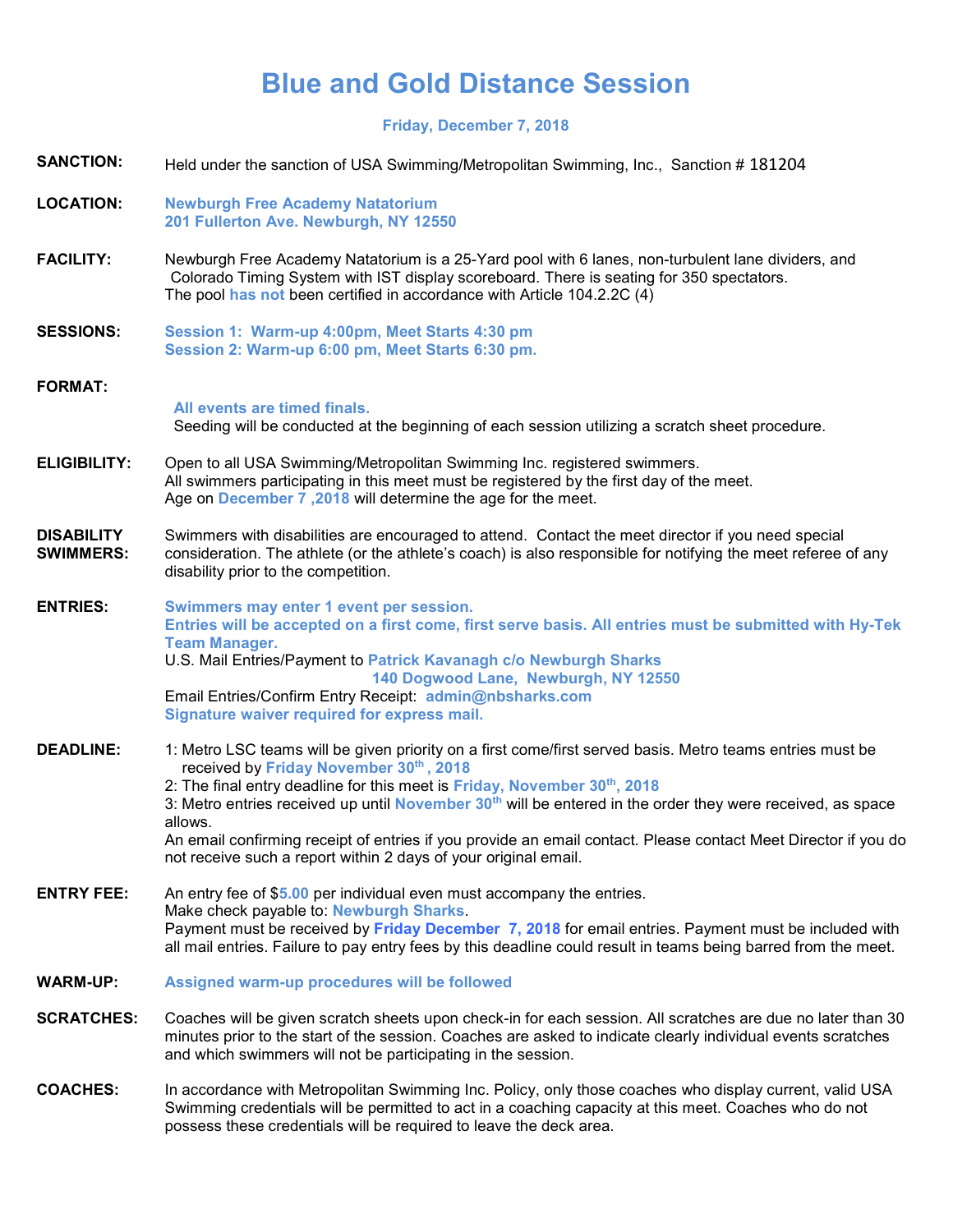| <b>AWARDS:</b>                                                                  | Bag tags will be awarded for 1 <sup>st</sup> through 6 <sup>th</sup> to age groups 11-12, 13-14 in the 400IM and 10 and under, 11-<br>12, and 13-14 in the 500 freestyle. There will be no awards for open 1650 or 15 and over 400 IM.                                                                                                                                                                                                                                                                                                                                                                                                                                                                                                                                                                                                                                                             |  |  |
|---------------------------------------------------------------------------------|----------------------------------------------------------------------------------------------------------------------------------------------------------------------------------------------------------------------------------------------------------------------------------------------------------------------------------------------------------------------------------------------------------------------------------------------------------------------------------------------------------------------------------------------------------------------------------------------------------------------------------------------------------------------------------------------------------------------------------------------------------------------------------------------------------------------------------------------------------------------------------------------------|--|--|
| <b>OFFICIALS:</b>                                                               | Meet Referee: Frank Bacigal; email-fbacigal288@gmail.com<br>Officials wishing to volunteer should contact Meet Referee by November 30, 2018<br>Admin Official: Patrick Kavanagh                                                                                                                                                                                                                                                                                                                                                                                                                                                                                                                                                                                                                                                                                                                    |  |  |
| <b>MEET</b><br><b>DIRECTOR:</b>                                                 | <b>Patrick Kavanagh</b><br>admin@nbsharks.com<br>$(914)522 - 1964$                                                                                                                                                                                                                                                                                                                                                                                                                                                                                                                                                                                                                                                                                                                                                                                                                                 |  |  |
| <b>RULES:</b>                                                                   | The current USA Swimming Rules and Regulations will apply.<br>The USA Swimming Code of Conduct is in effect for the duration of the meet.<br>The overhead start procedure may be used at the discretion of the meet Referee.                                                                                                                                                                                                                                                                                                                                                                                                                                                                                                                                                                                                                                                                       |  |  |
| <b>SAFETY:</b>                                                                  | Metropolitan Safety and Warm-up procedures will be in effect. Marshals will be present throughout warm-<br>ups and competition, and have the authority to remove, with the concurrence of the meet Referee, any<br>swimmer, coach, club, or spectator for failure to follow the safety rules.<br>"Any swimmer entered in the meet must be certified by a USA Swimming member coach as being<br>proficient in performing a racing start or must start each race from within the water. When<br>unaccompanied by a member-coach, it is the responsibility of the swimmer, or the swimmer's legal<br>guardian, to ensure compliance with this requirement" "Operation of a drone, or any other flying<br>apparatus, is prohibited over the venue (pools, athlete/coach areas, spectator areas and open<br>ceiling locker rooms) any time athletes, coaches, officials and/or spectators are present." |  |  |
| <b>WATER</b><br>DEPTH:                                                          | USA 2011 - 202.3.7 The water depth is 3 feet 6inches at the shallow end and 12 feet at the deep end.                                                                                                                                                                                                                                                                                                                                                                                                                                                                                                                                                                                                                                                                                                                                                                                               |  |  |
| <b>DISCLAIMER:</b>                                                              | Upon acceptance of his/her entries, the participant waives all claims against the Newburgh Sharks,<br>Newburgh Enlarged City School District, Metropolitan Swimming Inc., USA Swimming Inc., their agents<br>or representatives for any injury occurring as a result of the meet. "It is understood that USA Swimming, Inc.<br>and Metropolitan Swimming, Inc. shall be free from liabilities or claims for damages arising by reason of<br>injuries to anyone during the conduct of the event."                                                                                                                                                                                                                                                                                                                                                                                                   |  |  |
| <b>AUDIO/VISUA</b><br>L<br><b>STATEMENT:</b><br><b>DECK</b><br><b>CHANGING:</b> | Use of Audio or visual recording devices, including a cell phone, is not permitted in changing areas, rest<br>rooms, locker rooms or behind the blocks.                                                                                                                                                                                                                                                                                                                                                                                                                                                                                                                                                                                                                                                                                                                                            |  |  |
|                                                                                 | Deck changing is prohibited.                                                                                                                                                                                                                                                                                                                                                                                                                                                                                                                                                                                                                                                                                                                                                                                                                                                                       |  |  |
| <b>ADMISSION:</b>                                                               | \$5.00 Friday night - will include a meet program.                                                                                                                                                                                                                                                                                                                                                                                                                                                                                                                                                                                                                                                                                                                                                                                                                                                 |  |  |
| <b>MERCHANTS:</b>                                                               | There will be a food concession stand open for the duration of the meet.                                                                                                                                                                                                                                                                                                                                                                                                                                                                                                                                                                                                                                                                                                                                                                                                                           |  |  |
| <b>PARKING:</b>                                                                 | There is ample parking in school lots located off of Fullerton Ave. and Gidney Ave. Please follow the<br>City of Newburgh parking guidelines if parking on street. The Newburgh Sharks will not be held<br>responsible if your car is ticketed or towed.                                                                                                                                                                                                                                                                                                                                                                                                                                                                                                                                                                                                                                           |  |  |
| <b>DIRECTIONS:</b>                                                              | From 84E: Exit 10, right onto 9W South (Robinson Ave.), right on South St. NFA will be on your<br>right.<br>From 84W: Exit 10, bear right off the ramp, right onto 9W South (Robinson Ave.), right on South St. NFA<br>will be on your right.<br>Address for MapQuest: 201 Fullerton Ave. Newburgh, NY 12550                                                                                                                                                                                                                                                                                                                                                                                                                                                                                                                                                                                       |  |  |

## 0RDER OF SWIMMING EVENTS